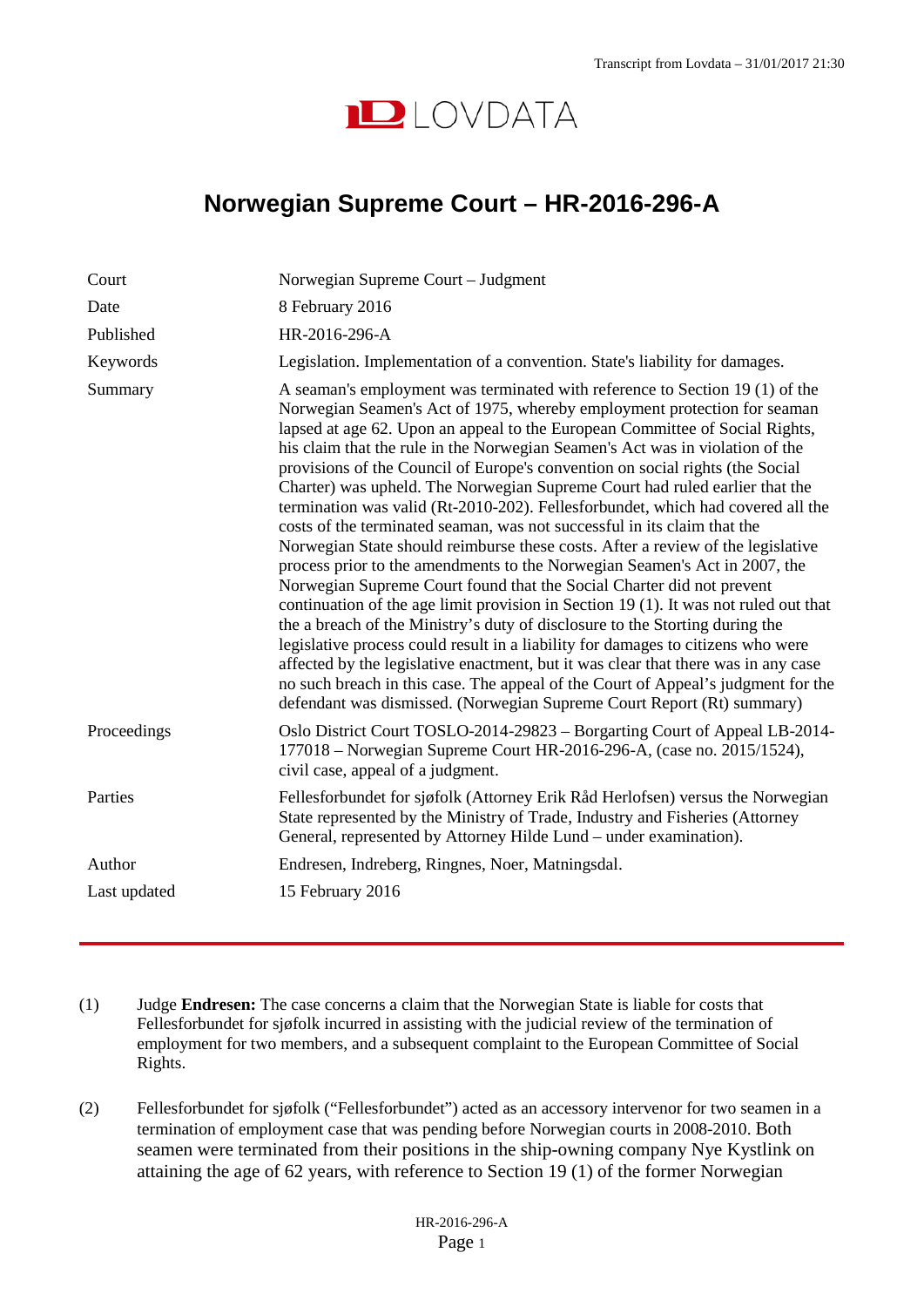Seamen's Act of 1975. This provision stipulated that general employment protection for seamen lapsed upon attaining the age of 62 years. The seamen filed a legal action claiming that the terminations were invalid due to wrongful age discrimination.

- (3) For one of the seamen, the case ended up in the Norwegian Supreme Court, which concluded with a dissenting vote of 4-1, that the termination was valid (Rt-2010-202, the *Kystlink Judgment*). The costs were not awarded before any court. In addition to their own costs, Fellesforbundet also covered the costs that the terminated seaman incurred in the case.
- (4) The seaman who was not successful in the termination of employment case, subsequently filed an appeal with the European Court of Human Rights (ECtHR) on 31 March 2010. The appeal was dismissed on 12 July 2011 in a single judge decision. Only brief grounds were given for the decision, but it follows from the cover letter to the appellant's attorney that the Court had not uncovered anything that could indicate that any violation had taken place according to the Convention.
- (5) The European Convention on Social Rights ("the Social Charter") was ratified by Norway, and the original version became binding on Norway pursuant to international law when it entered into force on 26 February 1965. The Convention was revised in 1996, and Norway ratified the revised Convention on 7 May 2001. The Social Charter has not been incorporated into Norwegian law.
- (6) Oversight of the states' compliance with the Convention was originally limited to supervision based on self-reports that the states are obligated to submit every other year. These reports were reviewed on behalf of the Council of Europe by the European Committee of Social Rights, which consists of 15 independent members appointed by the Council of Europe, with a view to possible further consideration by the bodies of the Council of Europe.
- (7) On 20 March 1997, Norway also ratified an additional protocol that introduced a complaint scheme for representative national working life organisations and certain other organisations. Such complaints are also reviewed in the first instance by the European Committee of Social Rights.
- (8) In 2011, Fellesforbundet submitted a complaint to the Council of Europe. The Kystlink case brought about the complaint, but the complaint was due to the fact that the age provision in Section 19 (1), sixth paragraph of the Norwegian Seamen's Act was in violation of several provisions in the Social Charter. The Norwegian State demanded that the complaint be dismissed due to the fact that Fellesforbundet did not have the right of appeal, but this was not successful.
- (9) The complaint was reviewed by the European Committee of Social Rights in accordance with current protocol. In a decision of 2 July 2013, Fellesforbundet was successful in its complaint, since the Committee unanimously concluded that the Norwegian rule in the Norwegian Seamen's Act was in violation of Article 1, Section 2 and Article 24.
- (10) On 18 November 2011, the Norwegian State had already appointed a committee that was to assess amendments to the Norwegian Seamen's Act. The mandate also encompassed an assessment of protection from the termination of employment pursuant to Section 19. This led to the age limit for seamen's protection from the termination of employment being changed to 70 years by adoption of Section 5-12 of the Norwegian Ship Labour Act on 21 June 2013. The Act entered into force on 20 August of the same year.
- (11) In reviewing the report of the European Committee of Social Rights in September 2013, the Council of Europe's Ministerial Committee did therefore not have occasion to do anything beyond acknowledging that there were no grounds for further review of the complaint from Fellesforbundet.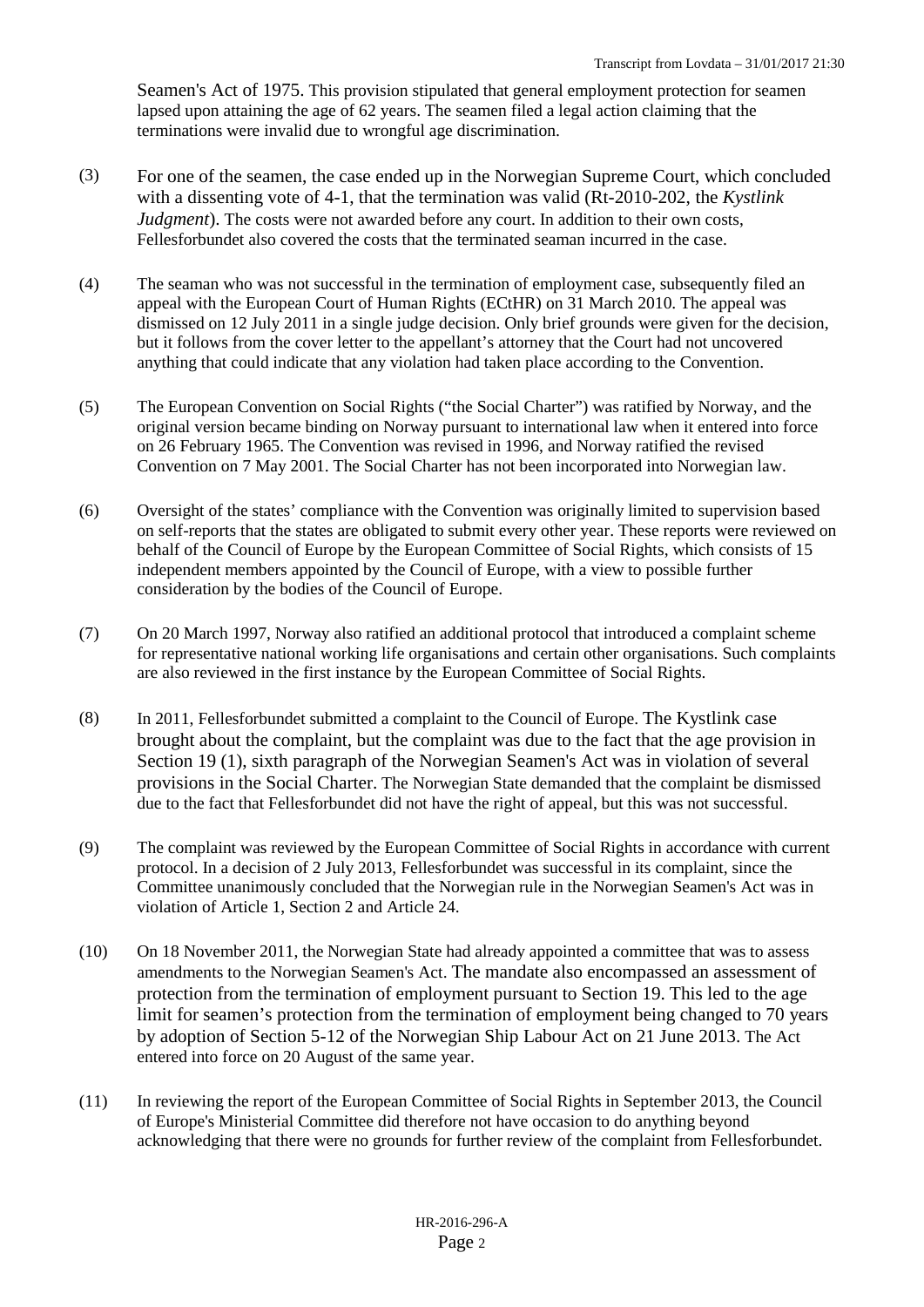- (12) On 14 February 2014, Fellesforbundet filed the present case against the Norwegian State represented by the Ministry of Trade and Industry with a view to the reimbursement of its expenses in the Kystlink case and its complaint to the Council of Europe.
- (13) On 9 September 2014, Oslo District Court rendered judgment [TOSLO-2014-29823] with the following conclusion:
	- "1. The Norwegian State represented by the Ministry of Trade, Industry and Fisheries shall be ordered to pay compensation of one million Norwegian kroner (NOK 1 million).
	- 2. The Norwegian State represented by the Ministry of Trade, Industry and Fisheries shall be ordered to pay costs of NOK 125,000 plus value added tax and NOK 350 in costs and court fees."
- (14) The Norwegian State appealed the District Court's judgment to the Borgarting Court of Appeal, and judgment [LB-2014-177018] was rendered on 26 May 2015 in favour of the Norwegian State. The Court of Appeal rendered a judgment with the following conclusion:
	- "1. A judgement shall be rendered in favour of the Norwegian State represented by the Ministry of Trade, Industry and Fisheries.
	- 2. Fellesforbundet for sjøfolk shall pay in costs before the District Court and Court of Appeal one hundred eleven thousand four hundred fifty five Norwegian kroner (NOK 111,455) to the Norwegian State represented by the Ministry of Trade, Industry and Fisheries within two (2) weeks from service of this judgment.
- (15) Fellesforbundet has appealed the judgment of the Court of Appeal to the Norwegian Supreme Court. The appeal concerns the Court of Appeal's application of the law, and the judgment is appealed in its entirety. Before the Court of Appeal, the appellant argued, inter alia, that the Norwegian State's liability followed directly from the incorrect incorporation of EU Council Directive 2000/78. Before the Norwegian Supreme Court the appellant maintained the view that Section 19 (1), sixth paragraph of the Norwegian Seamen's Act was in violation of the EU Directive, but this is not pleaded as an independent ground for the claim. The appellant has also dropped previous arguments that the Norwegian State must be liable for damages due to the fact that the Norwegian Supreme Court's decision in the Kystlink case was incorrect, and that the Norwegian State is liable in accordance with the rules for directors' liability. Otherwise, the case stands the same before the Norwegian Supreme Court as before the earlier courts.
- (16) The appellant, *Fellesforbundet for sjøfolk*, has essentially argued:
- (17) Section 19 (1), sixth paragraph of the Norwegian Seamen's Act, as it was formulated until it was repealed in 2013, according to its wording gave employers an opportunity to terminate the employment of seamen after they attained the age of 62 years without any objective ground being required. This special scheme for seamen did not have any objective ground in 2005 in any case, and it was in violation of Norway's obligations in accordance with the Social Charter, cf. Part II, Articles 1 and 24 of the Convention.
- (18) The statutory provision was also in violation of EU Council Directive 2000/78/EC. An error was accordingly made when the Directive was incorporated into Norwegian law in 2005, and the ban on discrimination was included in Section 33 and 33B of the Norwegian Seamen's Act, without the special rule in Section 19 being repealed. The Council Directive, and not least the fact that the European Court of Justice's judgment of 22 November 2005 in C-144/04 (Mangold) states that the ban on discrimination already follows from the fundamental principles of EU law, are also clarifying for the understanding of the Social Charter. Whether Norway was obligated to implement the direction is of no importance in this context.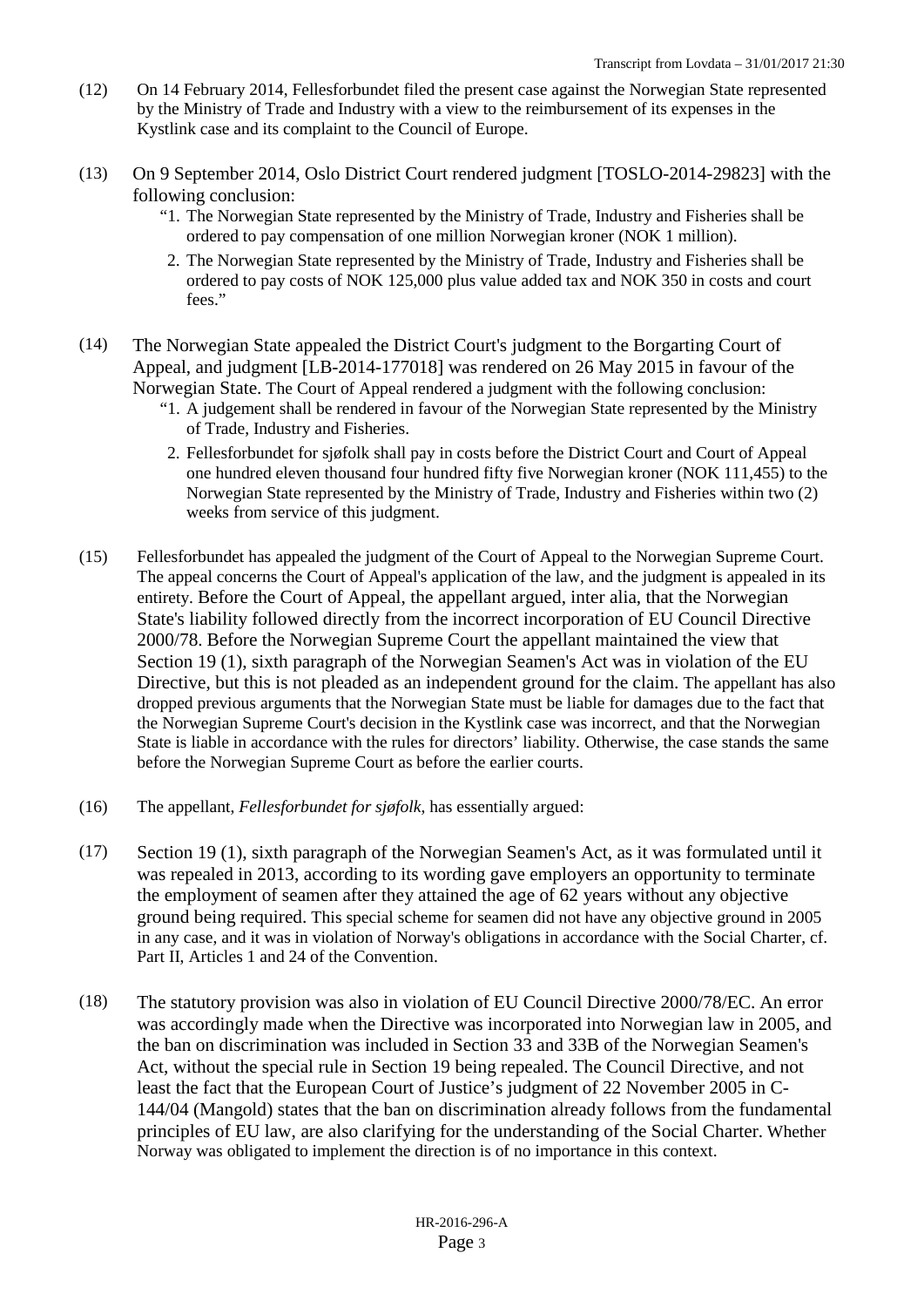- (19) The provisions of the Social Charter are not clear in all respects, but that is of no importance to this case. There is no objective ground for the special rule in Section 19 of the Norwegian Seamen's Act, and this does actually not concern an interpretation of the provisions, but rather acknowledging that a violation exists. The fact that this conflicted with Council Directive 200/78 follows from a number of decisions from the European Court of Justice, and this must also be relevant to the understanding of the Social Charter. With the unanimous decision of the European Committee of Social Rights, it has also been established that the Norwegian rule conflicted with the Convention, and this must be used as a basis.
- (20) The fact that Fellesforbundet has incurred the costs for which they claim reimbursement is indisputable, and there is no doubt as to the causal connection either. The question for the Norwegian Supreme Court is whether there are grounds for liability.
- (21) It is argued that the Norwegian State is liable on an objective basis for violation of the Social Charter. The fact that the Convention has not been incorporated into Norwegian law is of no importance. The ratification of the Convention entailed an obligation to amend internal Norwegian legislation to the extent that the legislation would lead to solutions in contravention of the Convention. Reference is made to the constitutional obligation of all branches of government to ensure compliance with human rights. No distinction is made here between incorporated and unincorporated conventions. The Norwegian State's strict liability for damages for breaching the European Convention on Human Rights and the EEA Agreement are well-established, and there is no reason why the Norwegian State's breach of their obligations pursuant to the Social Charter should not have the same consequences.
- (22) The Norwegian State is also responsible for the incorrect and incomplete information that the Ministry of Trade, Industry and Fisheries gave the Storting in connection with its law preparation. There is no updated review in Proposition No. 85 (2005-2006) to the Odelsting of whether there still were special grounds to maintain the weakened protection from the termination of employment for older seamen, and a distorted picture of the importance of seamen's pension payments is given. A fundamental weakness is also the fact that the Ministry conceals that the statutory rule will be in contravention of the Social Charter. This problem should at least have been addressed and discussed.
- (23) The Norwegian State must be liable for this on an objective basis in the same manner as when the State is liable for invalid administrative decisions. Under any circumstances, the Norwegian State must be liable in accordance with the rules in Section 2-1 of the Norwegian Damages Act for the errors that have been made.
- (24) Alternatively, it is argued that the Norwegian State must at least be liable for the costs of the complaint submitted to the European Committee of Social Rights. The prevailing law was clear at this point in time from a number of decisions from the European Court of Justice, and the Norwegian State's opposition to Fellesforbundet's right of appeal and the arguments that the weakened protection from the termination of employment does not entail a violation of the Convention did not have any objective grounds.
- (25) The appellant has entered the following statement of claim:
	- "1. The Oslo District Court's judgment shall be affirmed, however, with the following amended conclusion.

The Norwegian State represented by the Ministry of Trade, Industry and Fisheries shall be ordered to pay Fellesforbundet for sjøfolk compensation of NOK 1 million within 14 days from service of the District Court's judgment.

The Norwegian State represented by the Ministry of Trade Industry and Fisheries shall be ordered to pay Fellesforbundet for sjøfolk costs of NOK 125,000 plus value added tax and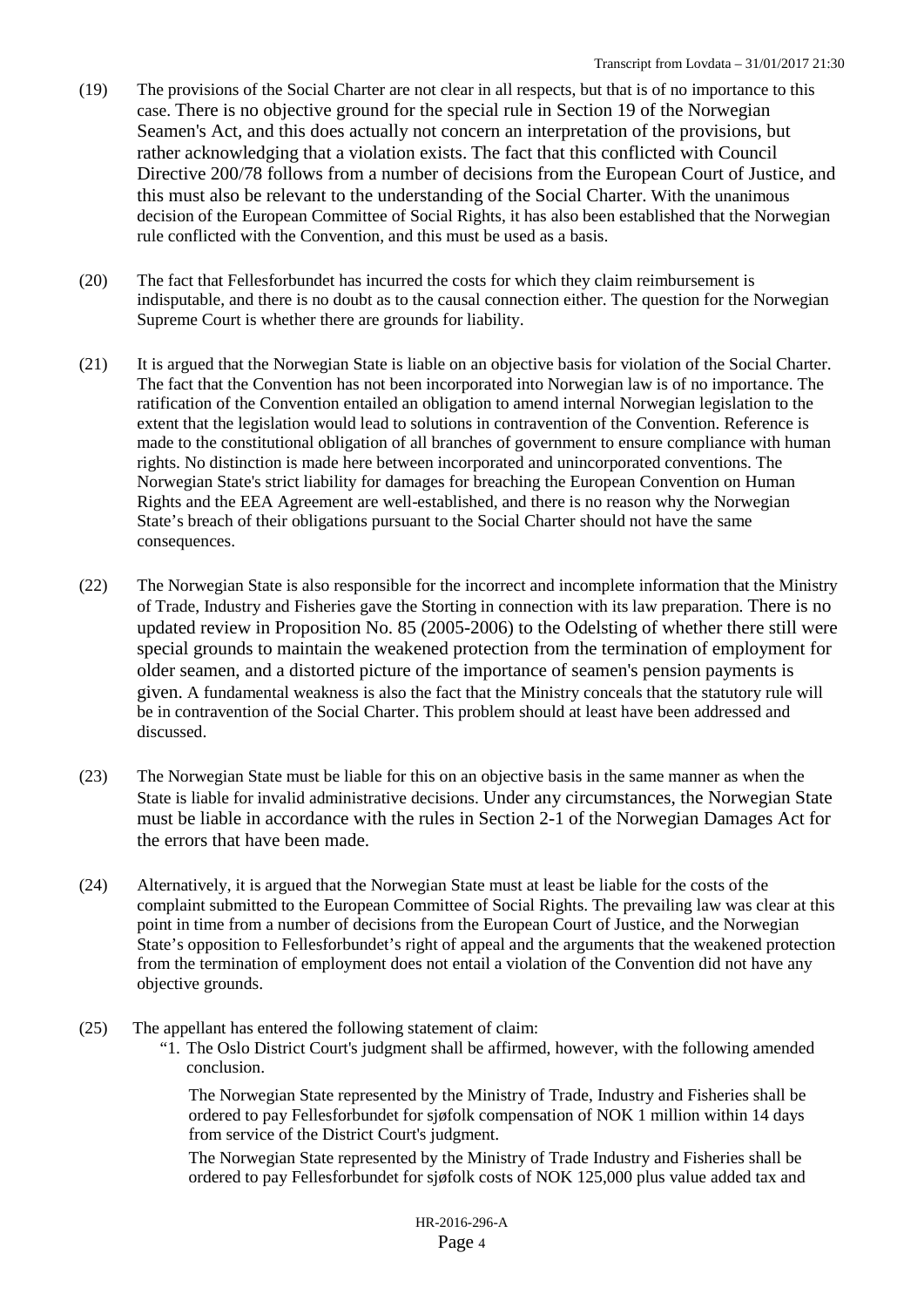NOK 350 in costs and court fees, within 14 days from service of the District Court's judgment."

- 2. The Norwegian State represented by the Ministry of Trade, Industry and Fisheries shall pay the costs before the Court of Appeal and the Norwegian Supreme Court."
- (26) The respondent, the *Norwegian State represented by the Ministry of Trade, Industry and Fisheries*, has essentially argued:
- (27) Special legal grounds are required in order for the Norwegian State to be liable for the substantive content of the Act. It is clear that the Norwegian State can under the circumstances be liable for Acts that must be set aside as violating the Norwegian Constitution, but this liability is not objective even for a violation of the Constitution.
- (28) The Norwegian State can also be liable for a violation of Article 13 of the European Convention on Human Rights, and today it has been established that a breach of the Norwegian State's obligations pursuant to the EEA Agreement may under the circumstances entail a liability for damages to those who are affected.
- (29) Also in these contexts, it is a condition for liability that there is a qualified breach of the convention or agreement. The liability is not objective.
- (30) There are not any grounds supporting the establishment of strict liability for the Norwegian State for the laws that are laid down, and such a liability would be highly imprudent based on the freedom of action a legislator must have, and such liability would at the same time also represent a challenge to the principle of the separation of powers.
- (31) In the area of administrative law, the point of departure is that the Norwegian State shall not have strict liability for errors. The appellant has nonetheless sought to justify strict liability for a legislative error, by making reference to certain exceptions to the general principle, but these individual decisions do not have any transfer value for the question of liability for legislative errors.
- (32) With regard to a possible conflict with conventions that have not been incorporated into Norwegian law, a potential liability for damages could also undermine the fundamental principle that, until they are converted, conventions only represent obligations under international law for the Norwegian State, which cannot be pleaded for internal law purposes.
- (33) A liability for the Norwegian State for errors in the legislative process must at least presuppose a gross error; the threshold for being able to impose a liability for damages on a legislator must be high. The assessment must in principle be the same whether it is based on Section 2-1 of the Norwegian Damages Act or on a non-statutory culpa basis.
- (34) In principle, it is the Storting that must assess whether the Government has satisfied its duty of disclosure, and it would not be prudent to intervene in the relationship between these branches of government by introducing an opportunity for individual citizens to plead a breach of the Government's duty of disclosure.
- (35) There has been no breach of the duty of disclosure in connection with the revision of the Norwegian Seamen's Act, and the issue is thus accordingly not actualised.
- (36) It cannot be assumed that the provision in Section 19 (1) sixth paragraph of the Norwegian Seamen's Act in 2007 was in violation of the ban on discrimination in Sections 33 and 33B of the Act, as these provisions had to be interpreted based on the Directive. The 62 year age limit was in 2007 not in contravention of the Social Charter either.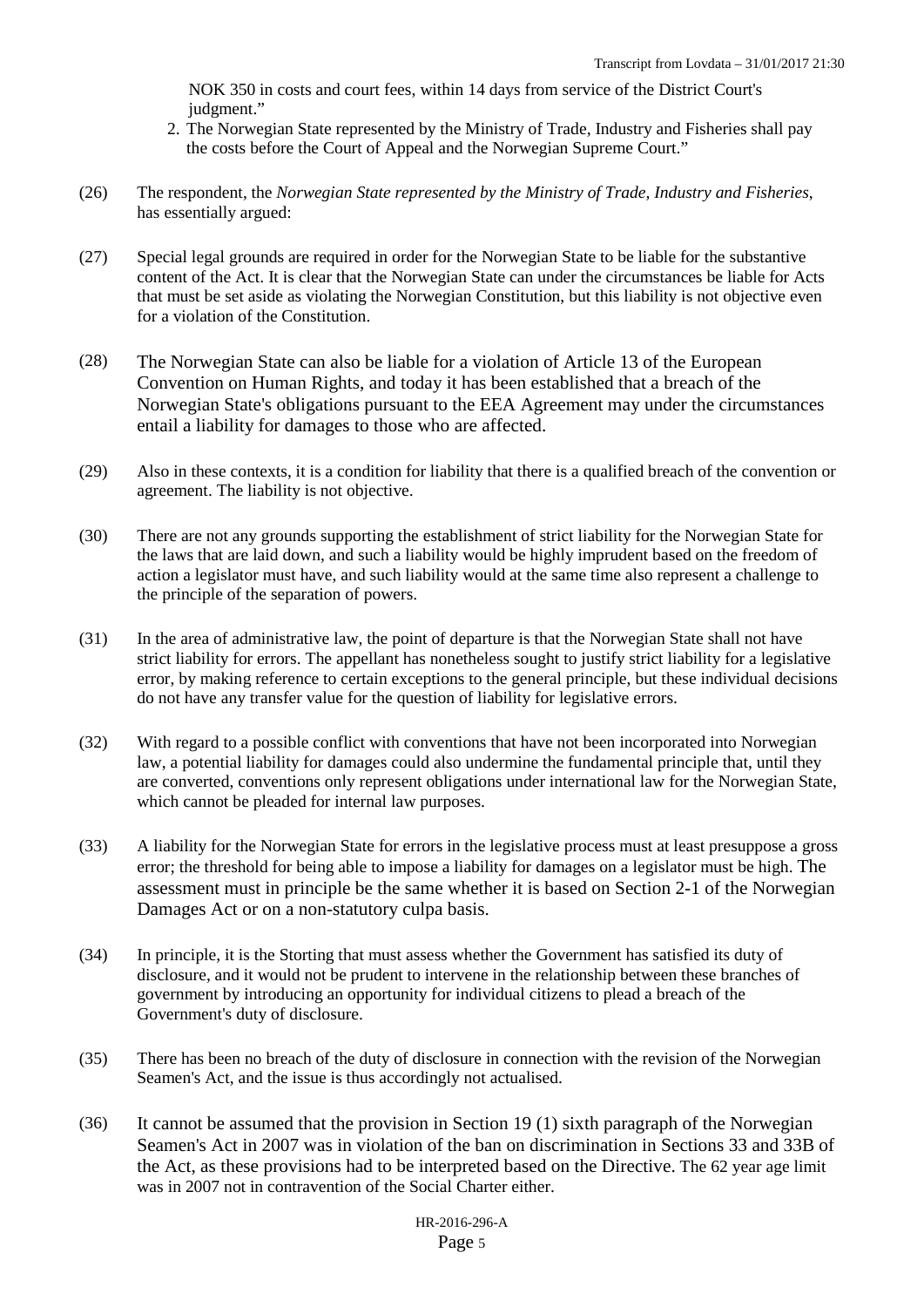- (37) There is no liability-sanctioned obligation to amend internal rules before the understanding of the rule that follows from the obligation under international law has been clarified through an unambiguous decision or a practice of a certain breadth. Anything less can clearly not be required with regard to an unincorporated Convention such as the Social Charter.
- (38) There is nothing to fault in the conduct of the Norwegian State in the complaint to the Council of Europe, and the alternative claims cannot be successful either.
- (39) The Norwegian State represented by the Ministry of Trade, Industry and Fisheries has entered the following statement of claim:

The appeal shall be dismissed.

The Norwegian State represented by the Ministry of Trade, Industry and Fisheries shall be awarded costs before the Norwegian Supreme Court."

- (40) **I have concluded** that the appeal must be dismissed.
- (41) As I will return to later on in my vote, in my opinion, it cannot be assumed that the age 62 years rule in Section 19 (1) of the Norwegian Seamen's Act was in contravention of the Social Charter when the Norwegian Seamen's Act was revised in 2007. This makes it less natural to discuss in-depth the other conditions for liability for damages.
- (42) I am then content to begin by placing the issues the case presents into a larger context, and indicating certain points of departure.
- (43) The case raises the fundamental question of whether the Norwegian State can be liable for damages for a failure to implement a convention that Norway is bound by.
- (44) The point of departure is sufficiently clear; ratification of a convention or acceding to a treaty places an obligation on the state under international law, but with a clear conflict between the international law provisions and Norwegian law, the internal law will take precedence. I then disregard cases in which the convention has been given status as Norwegian law through incorporation, or where the law itself determines that our treaty obligations will take precedence.
- (45) When Norwegian law is applied in spite of conflict with an obligation under international law, there will not normally be grounds for filing any claim for damages against the Norwegian State. It will be up to the legislator to determine what conventions are to be incorporated into Norwegian law and how this should be done, and a liability for damages on the part of the Norwegian State can contribute to undermining this principle.
- (46) A liability for damages for the failure to implement EEA directives does not entail a deviation from this principal point of departure. The fact that, under certain conditions, a liability for damages can rise on the part of the Norwegian State in accordance with the principles of EEA law when EEA directives are implemented was established by the EFTA Court in case E-9/97 Sveinbjörnsdottir. The decision is, however, not based on general principles, but the fact that it follows from the EEA Agreement itself, with is regarded as representing "an international treaty *sui generis* which contains a distinct legal order of its own". It does not concern an ordinary obligation under international law, but an agreement that encompasses in itself a principle that the states can incur a liability for damages for a failure to implement.
- (47) The EFTA Court made an independent assessment, but the conclusion and grounds correspond well with the principle that had already been established in the EU area, and the principal grounds for this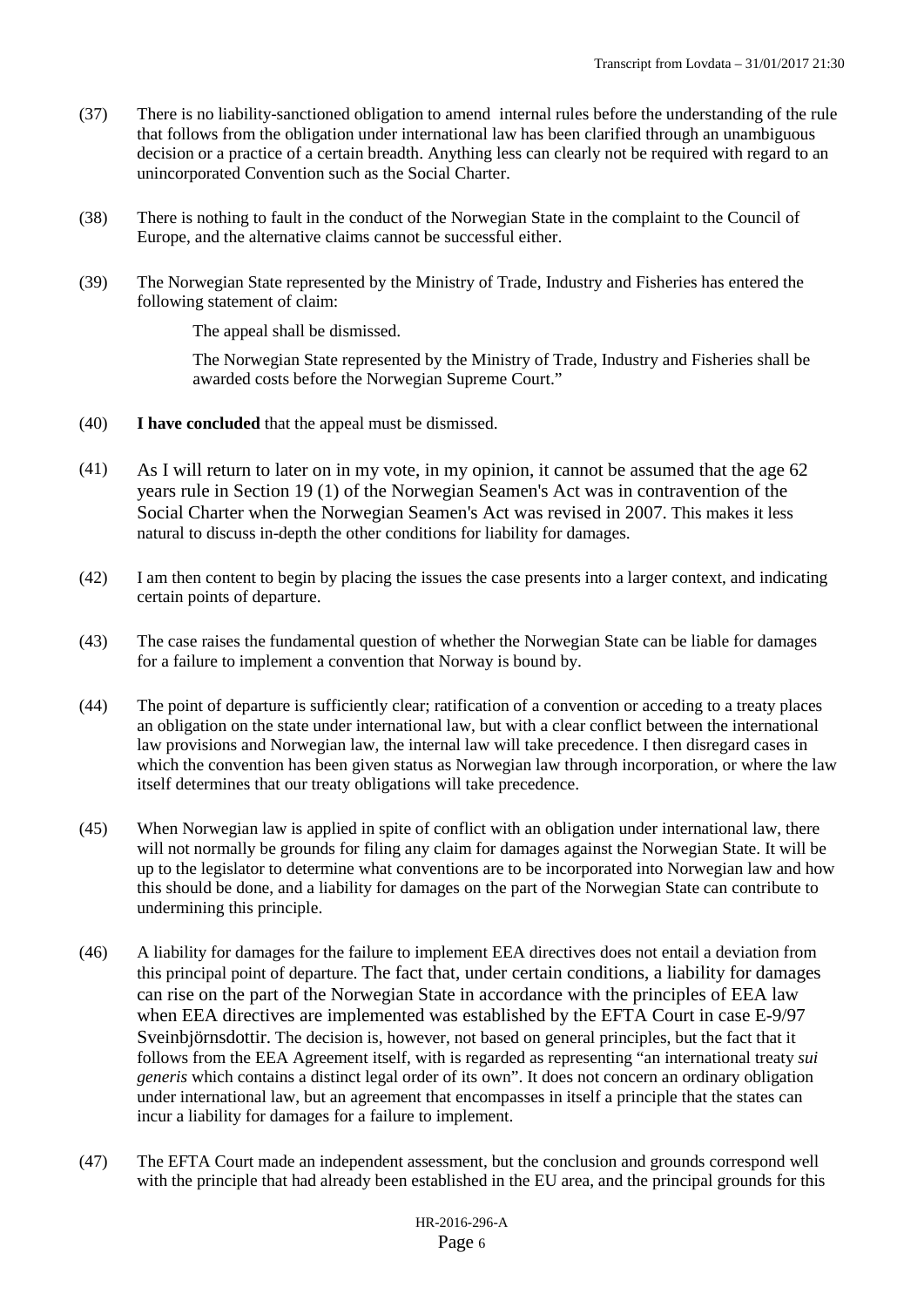were given. In the European Court of Justice's judgment of 19 November 1991 in the cases C-6/90 and C-9/90, the discussion of the parallel fundamental question in the EU area is introduced in paragraph 31 as follows:

"It is remarked by way of introduction that where a special legal order is introduced by the EEC Treaty, which is integrated in the legal systems of the member states, and which is to be applied by their courts. The legal entities from there are not just the member states, but their citizens as well.

- (48) It is in other words not the breach of the obligation under international law in itself that entails a potential liability for damages on the part of the Norwegian State.
- (49) The European Social Charter is a human rights convention, and the question is whether the obligation of the government agencies to respect and safeguard human rights pursuant to Section 92 of the Norwegian Constitution (formerly Section 110 c) can be regarded as an obligation of such a nature that breach of a ratified, unincorporated human rights convention can result in a liability for damages on the part of the state. The question has not been brought before the Norwegian Supreme Court, and I do not find it natural under the circumstances to develop this in greater detail in this case.
- (50) If the Norwegian State was to be liable for damages for failure to implement under the circumstances, there is clearly enough no strict liability. There is no strict liability for the consequences of the fact that an act is found to be in contravention of the Norwegian Constitution, and the appellant has not cited any judgment from the Norwegian Supreme Court that is based on strict liability for an error of law in other contexts.
- (51) When a claim for damages is based on a failure to implement the EEA Agreement, it has on the contrary been established by the Norwegian Supreme Court that a liability requires qualified neglect. In Rt-2005-1365 (Finanger II), the Norwegian Supreme Court finds that when the member states are given discretionary authority of a political/financial nature by the implementation of a directive, the threshold for liability must be high and the violation must be obvious and gross.
- (52) I find then that, for a claim for damages for a defective implementation of the Social Charter as well, it cannot be relevant to assess the question of possible liability, unless the conflict between the act and the convention represents a qualified failure in the obligation that may possibly exist.
- (53) On this basis, I will take a close look at the understanding of the relevant provisions in the Social Charter, as well as what grounds the legislator had in 2007 to stipulate the detailed content of these provisions.
- (54) When the Human Rights Act was adopted, an assessment was made as to what conventions were to be incorporated into Norwegian law in connection with the Act, and be given preference then over other acts. The Social Charter was not included as a result of this. In Official Norwegian Report (NOU) 1993:18 Legislation on Human Rights, a more detailed account of the convention is given in Section 9.2.2. Of special interest to the case here is the fact that it has been emphasised that the convention – also in comparison with other conventions on financial, social and cultural rights – is quite vaguely formulated. It has also been emphasised that differing views between the various agencies that have been included in the enforcement system for the convention have contributed to the fact that it is difficult to establish what the legal status is. When the Committee concluded that the Social Charter, which is emphasised as a fundamentally important convention at the European level, should not be incorporated in the Human Rights Act, it is also pointed out, however, that the Convention is under revision.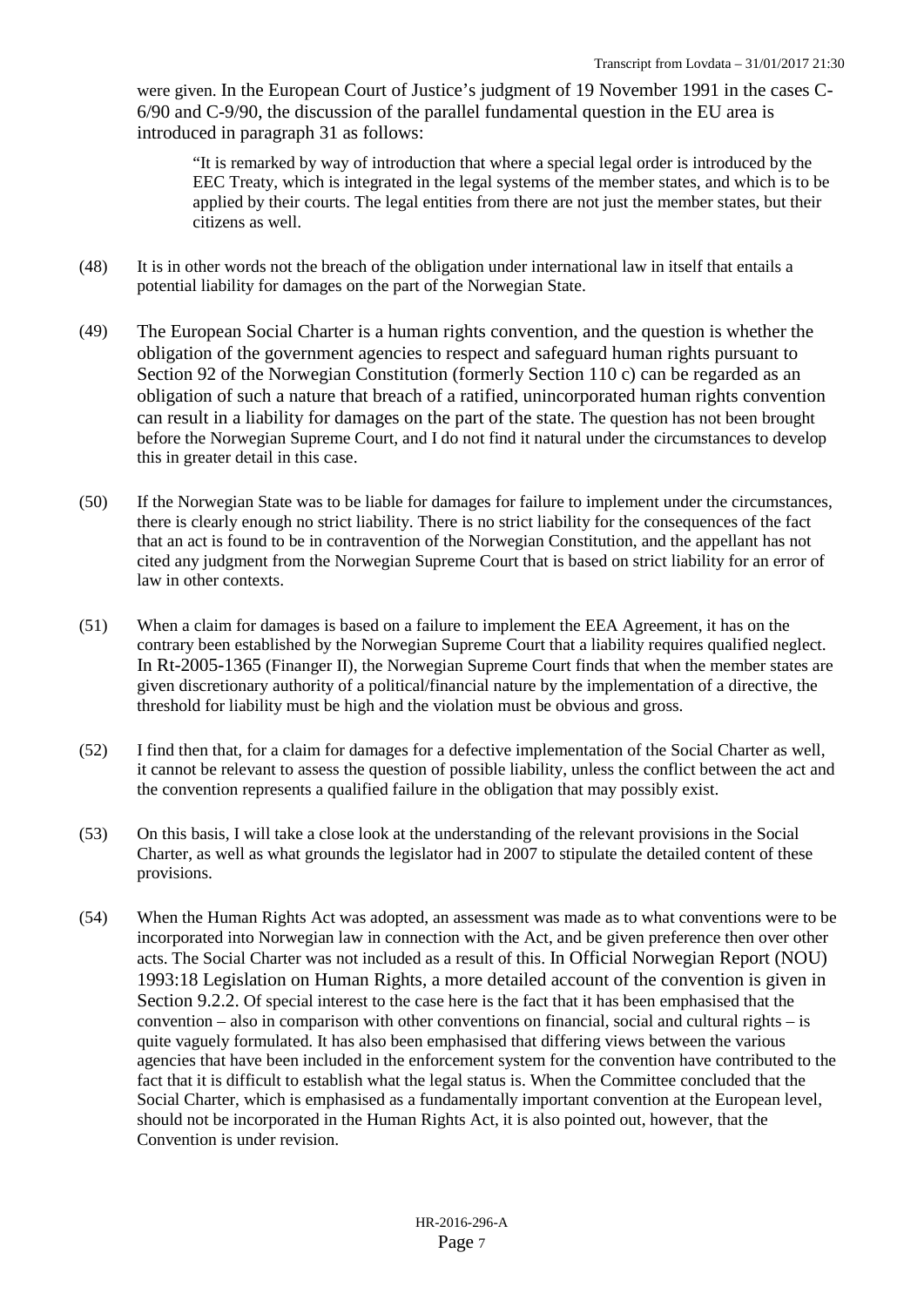- (55) In Proposition No. 3 (1998-1999) to the Odelsting, page 36, the Ministry of Justice makes reference to the fact that the Social Charter had not achieved its intended status and practical importance. When the proposition was written, the Council of Europe's Ministerial Committee had adopted the revised Social Charter, and the Ministry pointed out that Norway had not ratified this, and that it was unclear when it would enter into force. The Ministry concludes its assessment by emphasising that it would be natural to reconsider the question when the revised Social Charter had been in effect for a while. No proposal for incorporation has yet been entered.
- (56) The relevant provisions in Part II of the Social Charter are:

*"Article 1 - The right to work*

With a view to ensuring the effective exercise of the right to work, the Parties undertake: 1.

2. to protect effectively the right of the worker to earn his living in an occupation freely entered upon;

...

## *Article 24 - The right to protection in cases of termination of employment*

With a view to ensuring the effective exercise of the right of workers to protection in cases of termination of employment, the Parties undertake to recognise:

- a. the right of all workers not to have their employment terminated without valid reasons for such termination connected with their capacity or conduct or based on the operational requirements of the undertaking, establishment or service;
- b. the right of workers whose employment is terminated without a valid reason to adequate compensation or other appropriate relief.

To this end the Parties undertake to ensure that a worker who considers that his employment has been terminated without a valid reason shall have the right to appeal to an impartial body."

- (57) As is evident, the wording does not provide any particular guidance with regard to the right to terminate employment as a result of attaining an age stipulated in the national legislation.
- (58) The question then is whether there were other certain grounds supporting the understanding of these articles in connection with the legislative amendment in 2007.
- (59) The decision by the European Committee of Social Rights on Fellesforbundet's complaint of 2 July 2013 has been of key importance to the appellant's argumentation. The Committee concludes that Section 19 (1), sixth paragraph of the Norwegian Seamen's Act entails a violation of both Article 1, Section 2 and Article 24. Separate grounds are given for each of the violations, but they are generally concurrent. Somewhat simplified, the Committee ascertains that sufficiently detailed grounds have not been provided for why the special circumstances associated with the work of seamen or working conditions can justify the special rule in the Norwegian Seamen's Act. It is emphasised in particular that it is not of decisive importance that seamen will be entitled to a seamen's pension.
- (60) The theme for the European Committee of Social Rights was, however, not whether there were grounds in 2007 to conclude that there had been a violation of the convention. Fellesforbundet's complaint did not concern this question. The complaint is summarised in a paragraph as follows:

"Fellesforbundet for sjøfolk would like the European Committee of Social Rights to confirm that Section 19 (1), sixth paragraph of the Norwegian Seamen's Act, whereby the employment of seamen can be terminated exclusively on grounds that the age of 62 is attained, conflicts with fundamental rights established in the European Social Charter.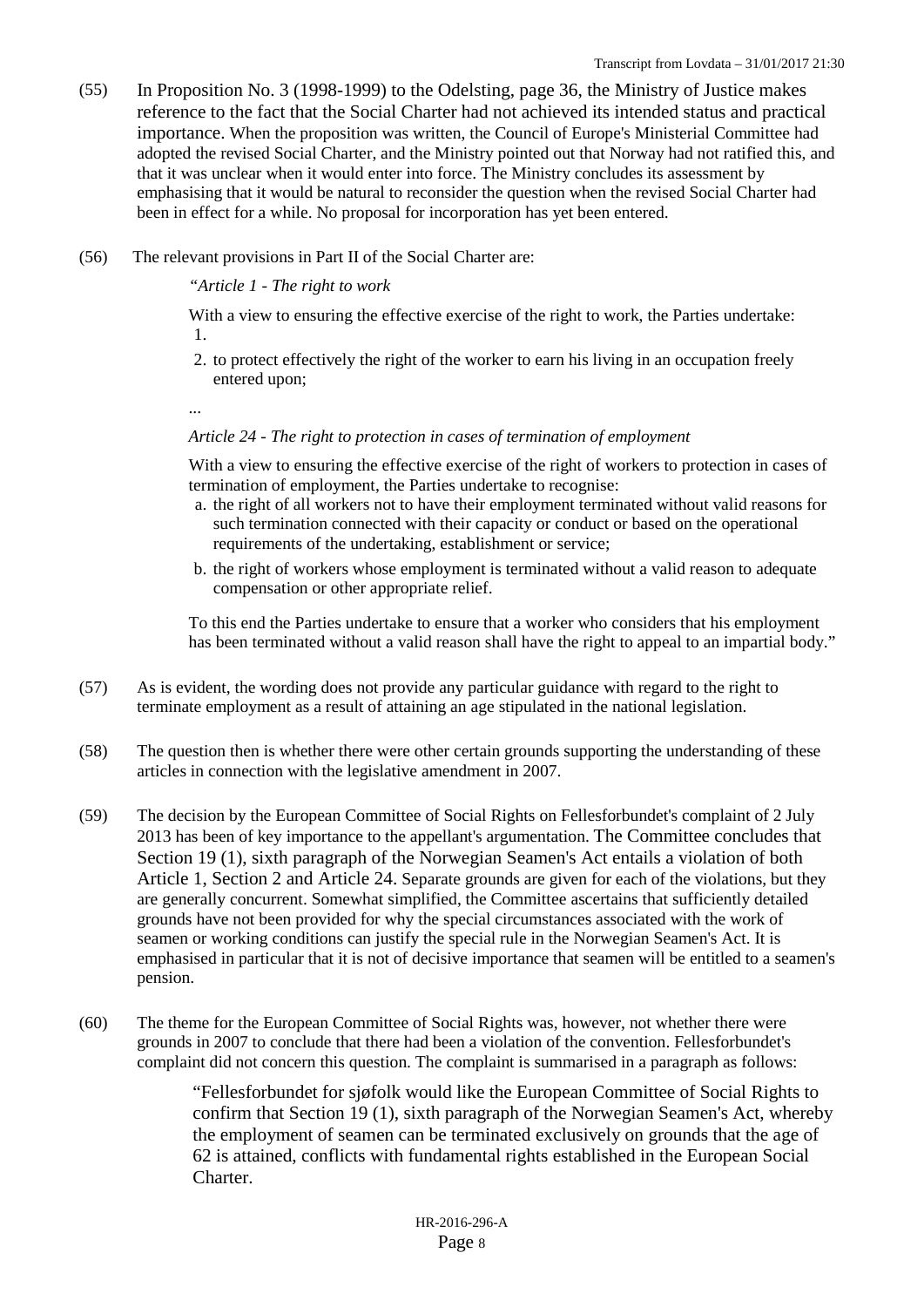- (61) In its decision, the Committee does then not occupy itself with the situation in 2007, but it gives a current assessment based on the source of law situation at the time of the decision. Most of the legal material that the decision is based on is from the years after 2007, including the Norwegian Supreme Court's decision in the Kystlink case, and the legislative work that resulted in the repeal of the contested special rule in the Norwegian Seamen's Act.
- (62) The development of the law in recent years is discussed in Official Norwegian Report (NOU) 2012:18 Rights On Board – The New Norwegian Ship Labour Act. On page 162 it is stated:

"In addition, it is clear to the Committee that the case law – both in Norway and in the EU – have developed since the Kystlink judgment, see Section 4.8.4.1 for further details. The Committee would like in particular to point out Rt-2012-219 (Helicopter Pilot Judgment)."

- (63) With regard to the legal situation in 2007, no earlier decision or statement from any agency under the Council of Europe has been cited, and reference is not made otherwise to any material that concerns the understanding of the Social Charter that existed already then.
- (64) On the other hand, the appellant has made reference to Council Directive 200/78/EC, which provides general framework provisions on equal treatment in working life. It is argued that the clarification of the scope of the Directive that had taken place within the EU was a reflection of overarching general principles, and that this also contributed to clarifying the scope of the Social Charter in the relevant context.
- (65) The appellant has in particular made reference to Article 6 (1) of the Directive, which is asserted to clarify under what circumstances discrimination on the basis of age is permitted. The wording of the provision is as follows:

"Notwithstanding Article 2, paragraph 2, the member states can determine that differential treatment on the basis of age does not represent discrimination, provided there are objective and reasonable grounds based on a legitimate purpose within the framework of national law, inter alia, legitimate employment, labour market or vocational training policy objectives, and provided the means of fulfilling the relevant objective are appropriate and necessary."

- (66) The provision does not stipulate a clear framework for the legislation, and in 2007 there was no decision from the European Court of Justice concerning the authority to issue special rules that weaken protection from the termination of employment due to age in fields of work where relevant considerations indicate a lower retirement age than what otherwise applies. The appellant has cited the European Court of Justice's decision of 22 November 2005 in case C-144/04, the Mangold case. The court discusses the Council Directive. However, the general comments do not add much beyond the Council Directive itself, and the circumstances of the case were so different from the issues in our case, that the decision does not contribute to clarification of how the Council Directive should be understood in our case. What the European Court of Justice ascertained was that an act that permitted a general rule that, after attaining the age of 52 years, an employee had to accept that his employment was converted to a time-limited employment contract was in contravention of the Directive.
- (67) The European Court of Justice also pointed out in its decision, under reference to that fact that the ban on discrimination "originates from various international conventions and in the member states' constitutional traditions", that an overarching principle of EU law that entails a ban on discrimination on the basis of age applies regardless of the Council Directive. This does not contribute either to a more detailed determination of what the protection consists of.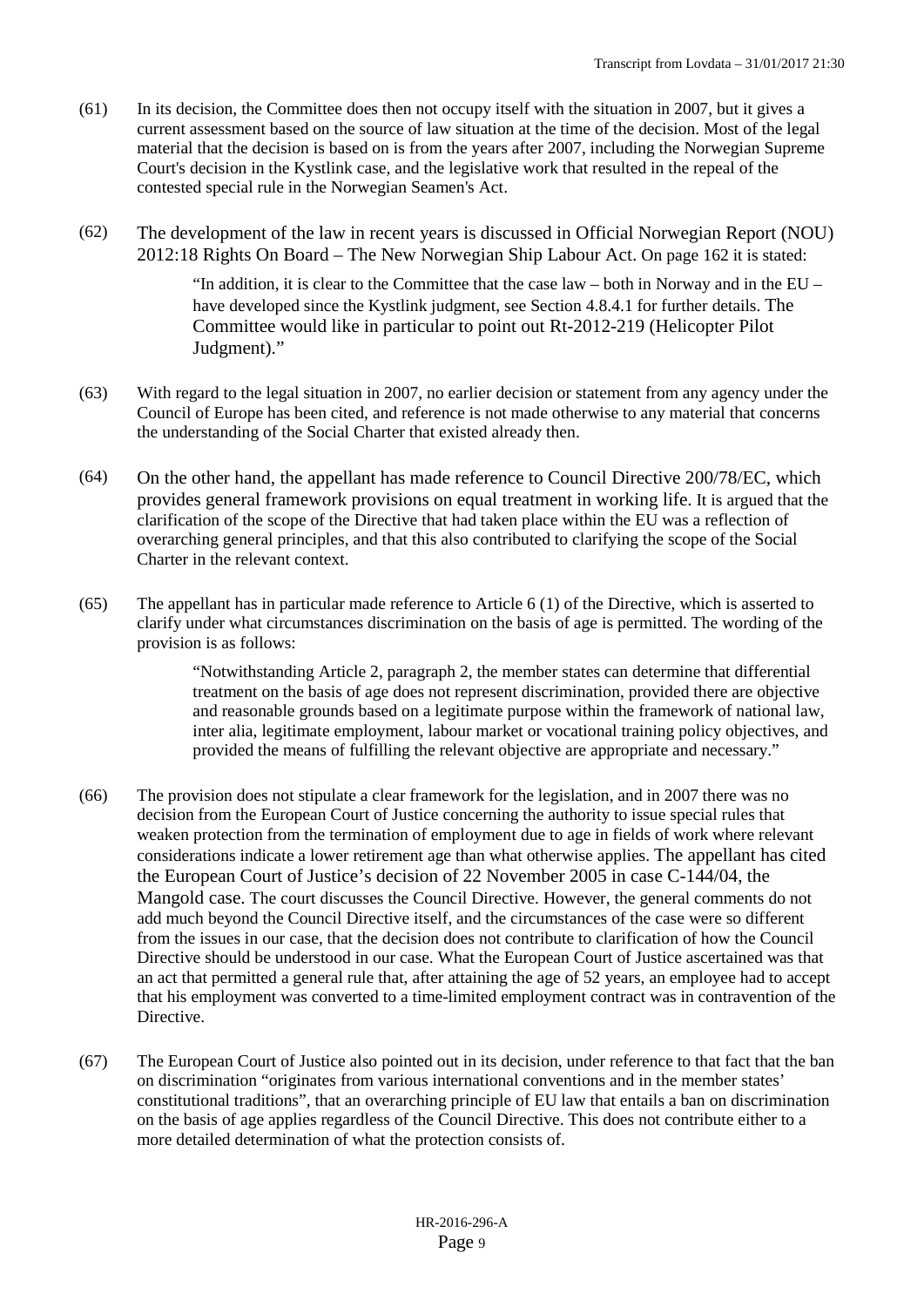- (68) An obligation to implement Council Directive 200/78/EC did not follow from the EEA Agreement, but it was regarded as appropriate and desirable to implement the Directive in Norwegian law, which is part of the overall efforts to establish more general protection from discrimination by law.
- (69) With regard to the introduction of a ban on discrimination in the Norwegian Seamen's Act, the Norwegian Maritime Directorate distributed a draft legislative amendment for consultation on 3 June 2005. In the consultative document, it was assumed that the provision in Section 19 (1), sixth paragraph of the Norwegian Seamen's Act could be maintained. There were no deviating opinions in any of the consultative comments. When the Norwegian Seamen's Act was harmonised with the principles of the Working Environment Act in 1985, both the Norwegian Seamen's Union and the Norwegian Shipmasters' Union spoke for increasing the age limit to age 67. However, even if the question of the weakening of the protection from the termination of employment on attaining the age of 62 was addressed directly in the consultative document, the question was in other words not problematised by either of the two organisations when the question again became relevant 20 years later.
- (70) In Proposition No. 85 (2005-2006) to the Odelsting on amendments to the Seamen's Act No. 18 of 30 May 1975, page 13, the Ministry of Trade, Industry and Fisheries made reference in general to Proposition No. 49 (2004-2005) to the Odelsting on the Act relating to the working environment, working hours and employment protection. With regard to Section 19 (1), sixth paragraph in particular, the following is stated in Section 5.3.4.3:

"Section 19 (1), sixth paragraph is understood to mean that a seaman is protected from termination of employment on the basis of age prior to attaining age 62. Entitlement to a seamen's pension is achieved already on attaining the age of 60 years. However, there is no obligatory retirement age pursuant to the Norwegian Seamen's Act. In comparison, it can be mentioned that the Ministry of Labour and Social Affairs concluded in relation to the general age limit of 70 that it can be continued without violating the ban on discrimination. There are considerations indicating that the shall be used as the basis in relation to the age limit of 62 years in the Norwegian Seamen's Act. Due to the nature of the occupation and the exertion this entails, it appears to be natural that one operates with a lower age limit. The fact that entitlement to a seamen's pension is earned at age 60 and one is therefore financially independent indicates that the limit of age 62 is not in contravention of the Directive. Discrimination on the basis of age prior to the attaining the age of 62 will on the other hand represent a breach of the Directive's ban on discrimination."

- (71) The grounds are not detailed, but it must be assessed on the background of the fact that it was a question of continuing a provision that had been in force for several decades, and that there were no objections to continuation of the provision in the consultation process. In Recommendation No. 34 (2006-2007) to the Odelsting, page 5, the Standing Committee on Business and Industry also emphasises the strong consensus among the consultative bodies.
- (72) In Rt-2010-202 (Kystlink), paragraph 68, the first voting justice expresses that there can be no doubt that the considerations to which reference is made in the proposition are legitimate considerations that can justify the discrimination. With regard to the proportionality, however, he expresses doubt. With reference, for example, to the fact that in cases of doubt, the courts should exhibit restraint with respect to setting aside the legislator's assessment in an area in which the states are allowed a margin of discretion, and the fact that there is no obligation under international law to implement the directive, the first voting justice concludes that Section 19 (1), sixth paragraph does not conflict with the Directive.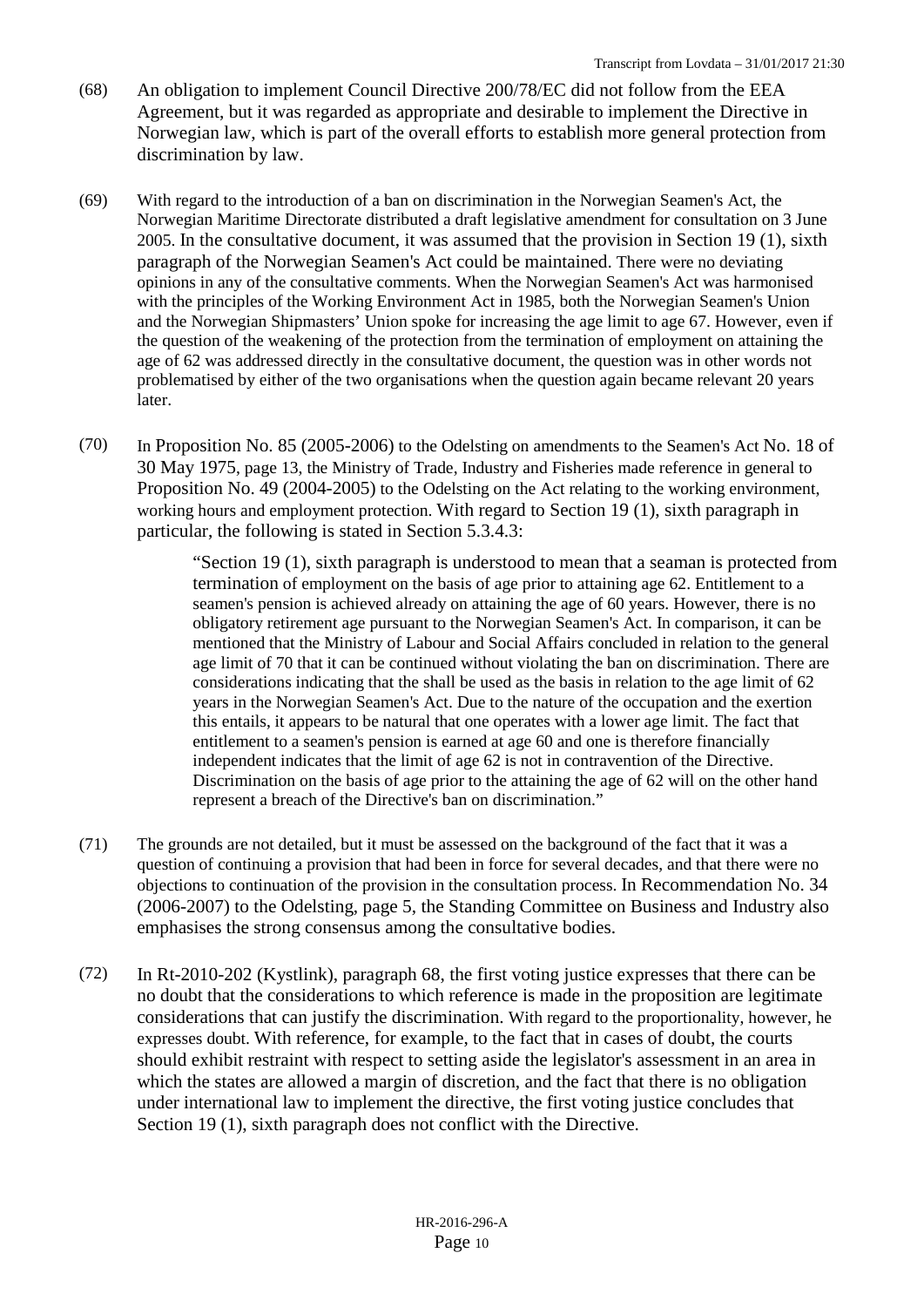- (73) I agree with this, and it is difficult for me to see that the understanding of Council Directive 2000/78/EC in 2007 was established in such a way that it could be regarded as contributing to the understanding of the Social Charter's ban on discrimination.
- (74) It has not been contested that the special provision in Section 19 (1), sixth paragraph of the Norwegian Seamen's Act had good grounds in a historical perspective, but that there is clearly room for various views on whether it was well-justified to maintain the provision in 2007. The provision was not maintained when the Norwegian Ship Labour Act was adopted on 21 June 2013. This political assessment of appropriateness does, however, not say much about what freedom of action the legislator had in 2007 in accordance with the Social Charter.
- (75) So overall, in my opinion, there were no grounds in 2007 to assume that the Social Charter impeded a continuation of the special provision in Section 19 (1), sixth paragraph of the Norwegian Seamen's Act. Under any circumstances, it must be assumed that the broader understanding of the Social Charter that the European Committee of Social Rights used as the basis for its decision in the complaint case in 2013, had not been established in 2007, so that continuation of the provision in Section 19 (1), sixth paragraph could under some circumstances entail liability for damages on the part of the Norwegian State. Even if the convention had been incorporated into Norwegian law, the conditions for a liability for damages had not been satisfied.
- (76) The appellant has also argued that the Norwegian State must be liable because the Ministry of Trade, Industry and Fisheries failed to comply with its duty of disclosure to the Storting during the preparation of Proposition No. 85 (2005-2006) to the Odelsting. The Ministry failed to clarify the relationship to the Social Charter and there is no independent discussion in the proposition whether there was a continued need for a lower age limit at sea. In particular, it is emphasised that it is strongly misleading when importance is attached in the proposition to the fact that the right to a seamen's pension entails that seamen will be financially independent when they attain retirement age.
- (77) It has been generally assumed in theory that a legislative enactment can become invalid as a result of a gross breach of the adoption procedure pursuant to the Norwegian Constitution. Various less than practical examples have been pointed out, but no errors of such a nature have occurred in practice.
- (78) This case concerns alleged errors of a completely different nature, and it is difficult to imagine that errors of the nature cited could result in the invalidity or a legislative enactment or a liability for damages on the part of the Norwegian State. The courts must observe substantive law adopted by the Storting. It is up to the Storting to assess whether extensive law preparation is required, and it is up to the Storting to both assess the actual prerequisites for the legislative enactment and what effects the act must be expected to have. Judicial review does not encompass, as is the case with administrative decisions, the question of whether the legislative enactment is based on a proper review, builds on actual prerequisites that are correct or if the act will result in qualified unreasonable results. Whoever has such objections to an act that the Storing has adopted must seek to amend it by political means.
- (79) The executive branch of power has undoubtedly a duty of disclosure to the Storing. Today this is expressly stipulated in Section 82 of the Norwegian Constitution, which is worded as follows:

"The Government is to disclose to the Storting all information that is necessary for the proceedings on the matters it submits. No Member of the Council of State may submit incorrect or misleading information to the Storting or its bodies."

(80) The provision was added by a constitutional amendment in 2007, but it was assumed to have the same content as prior customary constitutional law. In Recommendation No. 210 (2002-2003) to the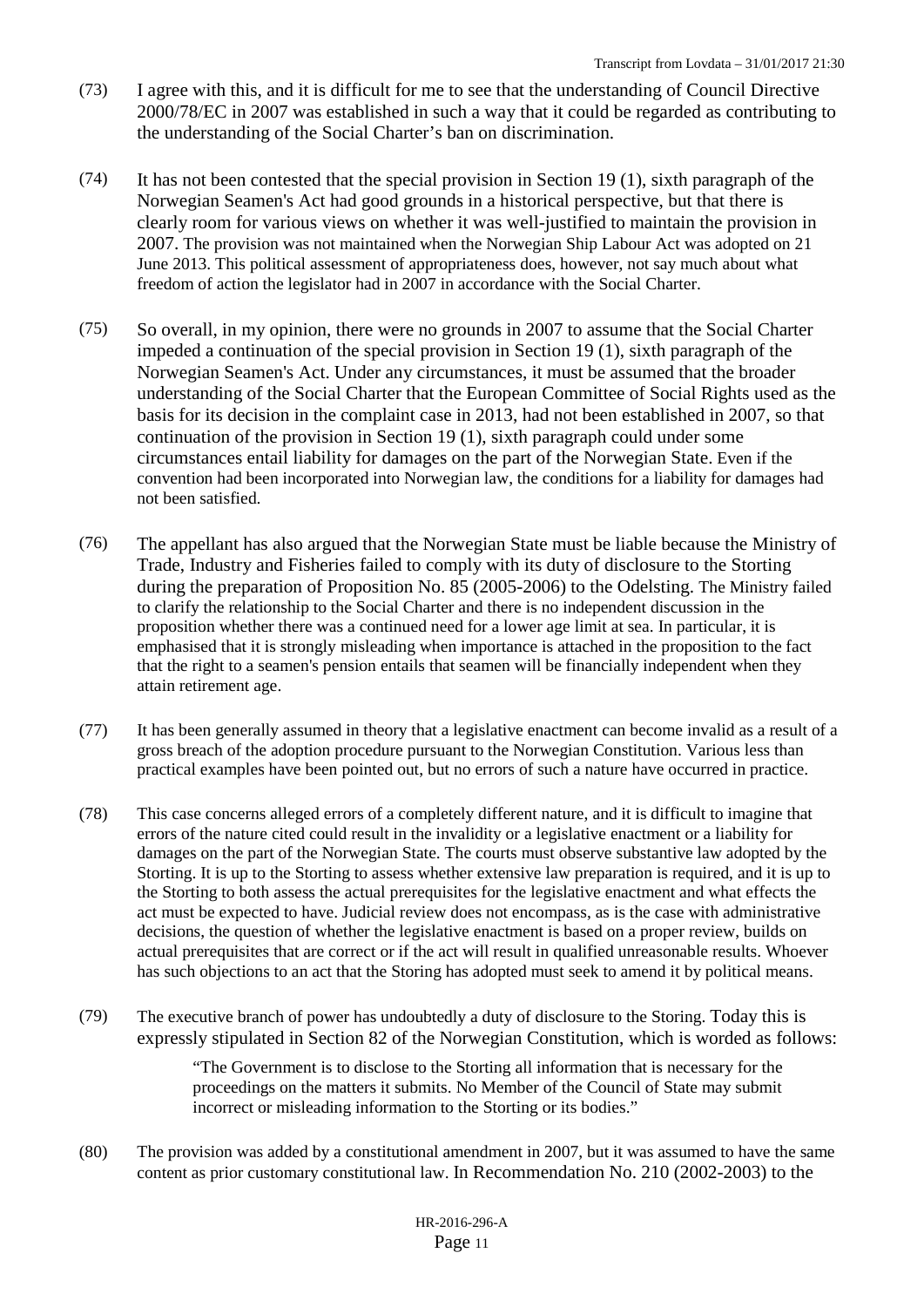Storting, page 15, a unanimous Scrutiny and Constitutional Affairs Committee emphasised the importance of the Storting have a good basis for the resolutions that are adopted:

"The Committee would like to emphasise the importance of the Storting receiving information that enables it to make a proper assessment of the content and impact of the resolutions that are adopted. Since it is the Government that prepares and submits most of the items to the Storting, which leads the administration and has the right to use the public investigative resources, it has a particular responsibility for ensuring that the Storting has a proper basis for making decisions.

(81) The Committee defines the scope of the duty of disclosure as follows:

"The Committee would like to point out that the information the Government presents to the Storting must be correct. This means that the information must be in agreement with the underlying reality. The Committee would also like to point out that a certain level of detail must be required for the information that is presented."

- (82) Accordingly, there may be grounds for differing opinions on whether the Ministry of Trade, Industry and Fisheries should in Proposition No. 85 (2005-2006) to the Odelsting have discussed the relationship to the Social Charter, whether the benefits in accordance with the seamen's pension legislation should have been disclosed, and whether the Ministry should have made a more detailed clarification of the relevant maritime working conditions. I do not find any reason to delve further into this. It will be up to the Storting to ensure that a proper basis is provided for legislative enactments, and it will be up to the Storting to follow up any breach of the duty of disclosure. It can perhaps not be rules out that the duty of disclosure to the Storting can be misused to such a degree that a liability for damages on the part of the Norwegian State may arise in relation to citizens that are affected by the legislative enactment, but it will not normally be relevant to interfere with the relationship between the branches of government by establishing such a liability for damages. In this case, it is of course clear that there is not under any circumstances a breach of the duty of disclosure of such a nature, and the action claiming damages cannot be successful on this basis either.
- (83) Alternatively, the appellant has claimed that the Norwegian State must be liable for the costs associated with the complaint to the European Committee of Social Rights. It has been asserted that when the complaint was filed it was very clear that the special rule in Section 19 (1), sixth paragraph of the Norwegian Seamen's Act could not be maintained and that it was unwarranted for the Norwegian State to contest this. In addition, it is argued that there was no justifiable basis for contesting Fellesforbundet's right of appeal.
- (84) The Norwegian State has not asserted that it follows from the distribution of power between the government agencies that the courts cannot review the Government's assessment of whether there is a need for additional legal clarification. I point out nonetheless that it cannot just be assumed that the courts, in addition to having the jurisdiction to decide on the legal question at issue, shall also be able to review the Government's assessment of the need for such clarification with the consequence that the Norwegian State is held liable for damages. As the case stands, there is no need to take a stand on this question.
- (85) In Rt-2015-385, the Norwegian Supreme Court heard a case in which damages were claimed for an allegedly groundless action. The first voting justice dismissed that the question of liability could be decided based on a broad due care assessment. It was pointed out, inter alia, that such an approach could result in a reluctance to have legal questions clarified by the courts, and that justified claims could also be affected negatively. The Norwegian Supreme Court concluded that the liability for damages must be limited to cases of misuse. Paragraph 34 states sums this up as follows: